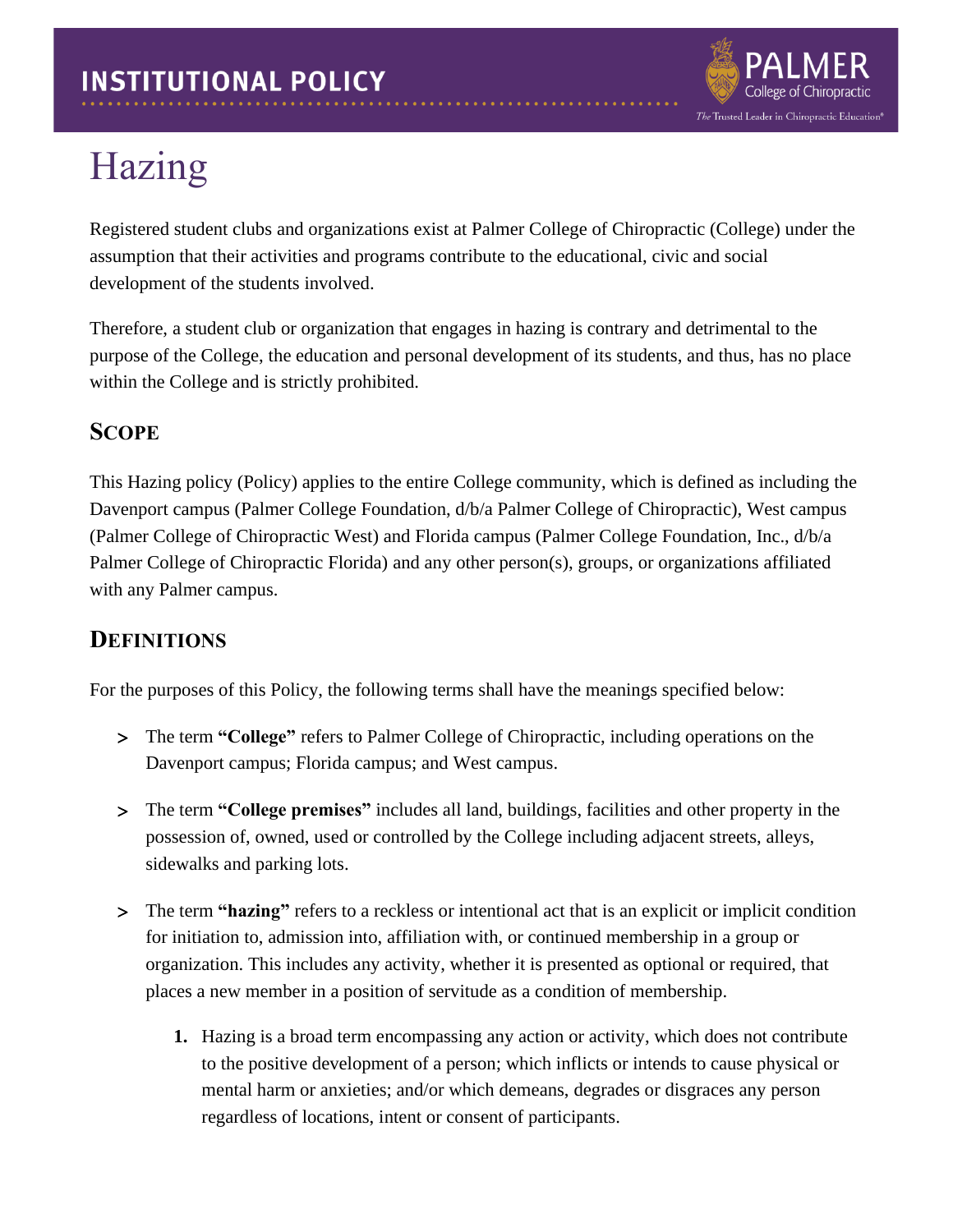**2.** Hazing includes any mental or physical requirement, request or obligation placed upon any person (pledge, new member, associate member, member, affiliate, guest), which could cause discomfort, pain, fright, disgrace, humiliation, embarrassment, injury or which is personally degrading or which violates any federal, state, local statute or college policy or rule. Any activity described in the definition of this Policy upon which the initiation, or admission into, or affiliation with, or continued membership in an organization is directly or indirectly conditional, shall be presumed to be "forced" activity.

## **ADMINISTRATIVE RULES**

### **Jurisdiction**

This Policy and associated rules, processes and procedures applies to conduct that occurs on College premises or at College-sponsored or College-related activities or service functions on or off College premises or at non-College activities on or off College premises that adversely affects the College and/or the pursuit of its objectives.

## **Advisor, Officer and Member Responsibilities**

- **1.** It is the responsibility of each student club or organization, its advisors, officers and members to be aware of and comply with all College policies, rules and procedures.
- **2.** Any advisor, officer or member of a student club or organization who witnesses or becomes aware of hazing activities has a responsibility to report and disclose the factual and descriptive information including, but not limited to, identity of persons involved, dates, times, actions taken if any and other relevant information to the College's administration and/or the individuals listed below under, "Contacts".
- **3.** The officers and advisor(s) or a student club or organization are responsible for informing its members (pledges, new members, associate members, affiliates, guests) of this Policy. This Policy will be read by the president or designee at the first meeting of the student club or organization each academic term.
- **4.** All student clubs and organizations that require an initiation process for membership must complete a [Hazing Acknowledgement Form.](https://livepalmer.sharepoint.com/sites/StudentClubs/Shared%20Documents/Forms/AllItems.aspx?id=%2Fsites%2FStudentClubs%2FShared%20Documents%2FHazing%2DAcknowledgment%2DForm%28s%29%2Epdf&parent=%2Fsites%2FStudentClubs%2FShared%20Documents) This Form must be submitted during the first (1st) week of the academic term to the Office of Student Services to certify acknowledgement of and compliance with this Policy.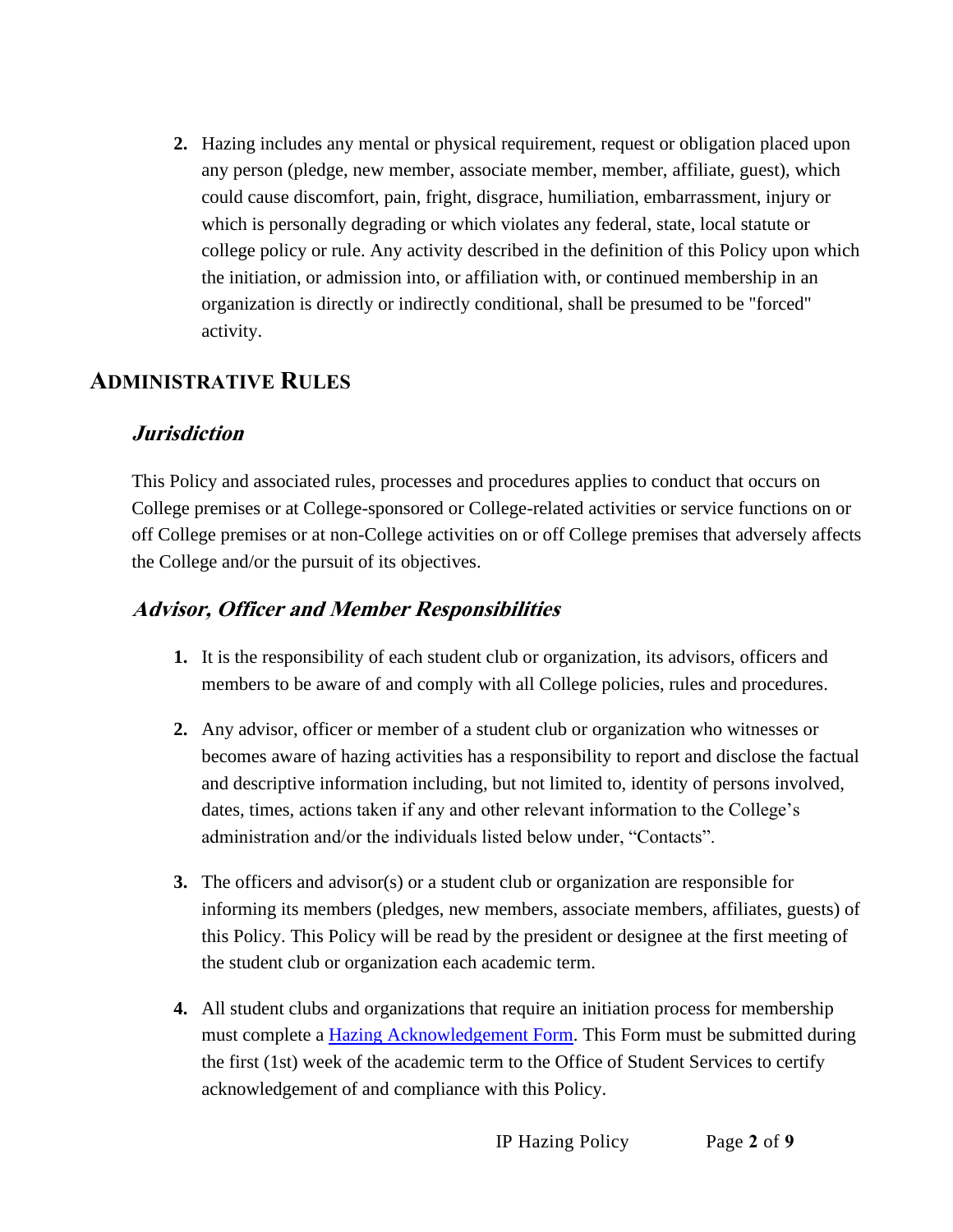- **5.** All student clubs and organizations that require an initiation process for membership must complete and submit a "Members' Information" form to the Office of Student Services 30 days prior to start of each academic term. The Office of Student Services is to be promptly notified, in writing, of any changes in membership information. Membership information is to be accurate and current at all times.
- **6.** The president or designee must be in attendance at all new member functions.
- **7.** The advisor or designee must be in attendance at all new member functions.
- **8.** The president and advisor must approve all activities planned for new members.

## **Prohibited Activities**

Conduct and activities which are explicitly prohibited include, but are not limited to, the following:

Forcing, requiring or endorsing new members/associate members to consume alcohol or any other substance and/or providing such alcohol or other substance:

- **1.** The unauthorized or illegal use of alcohol in any form or quantity during any new member activity;
- **2.** Calisthenics (sit-ups, push-ups and runs);
- **3.** Branding and tattooing;
- **4.** Pushing, shoving, punching, whipping, beating, tackling or any other physical abuse;
- **5.** Unauthorized line-ups of any nature;
- **6.** Throwing anything (garbage, water, paint, etc.) at an individual;
- **7.** Any form of abuse (paddling, physical abuse, psychological abuse, deception or shocks);
- **8.** Requiring individuals to walk or march in formation of any kind;
- **9.** Publicly wearing apparel which is conspicuous and not normally in good taste (uniforms, head apparel, boots/shoes, etc.);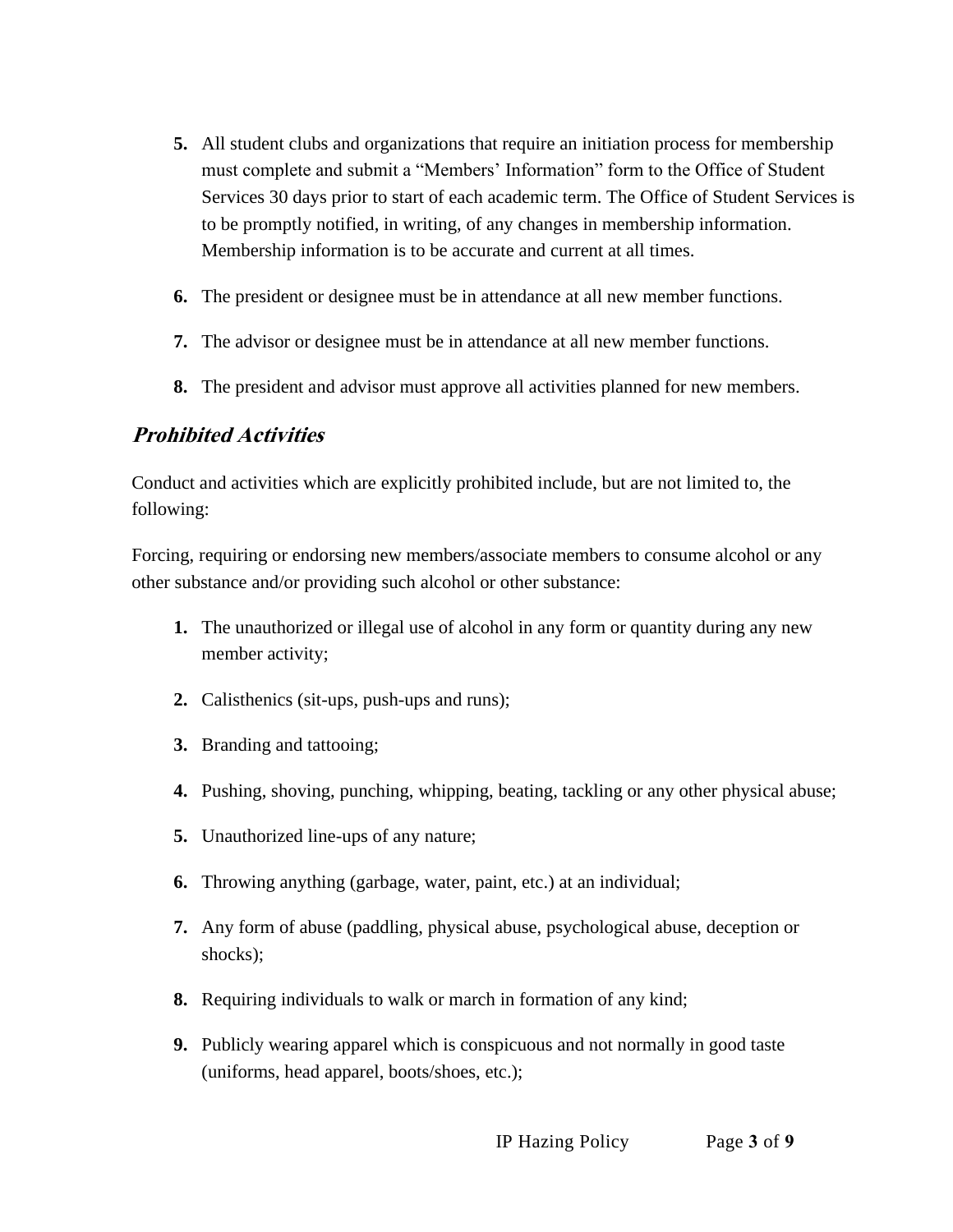- **10.** Not permitting individuals to speak for extended periods of time and/or forced exclusion from social contact;
- **11.** Preventing any person from practicing personal hygiene;
- **12.** Any activity which interferes with an individual's educational pursuits (class attendance, preparation, study time, etc.);
- **13.** Forced consumption of food or other substances;
- **14.** Theft, defacement or destruction of private or public property;
- **15.** Conducting unauthorized scavenger hunts, treasure hunts, quests, road trips, paddle hunts, big brother/little brother hunts, big sister/little sister hunts;
- **16.** Engaging in public stunts and buffoonery, public displays or greetings;
- **17.** Servitude of any nature (food runs, personal errands, academic work, etc.);
- **18.** Permitting less than six consecutive hours of sleep each night;
- **19.** Conducting a new member related activity between the hours of 12:00 midnight and 7:00am. or awakening individuals during these hours;
- **20.** Nudity or exposure to the elements at any time;
- **21.** Yelling, screaming or calling individuals demeaning names;
- **22.** Engaging in unauthorized activities which involve compelling an individual or group of individuals to remain at a certain location or transporting anyone anywhere (road trips, kidnaps, sneaks, drops, etc.);
- **23.** Assigning or endorsing "pranks" (stealing composites, trophies, mascots, etc.);
- **24.** Conducting activities which do not allow adequate time for study during pre-initiation or initiation periods;
- **25.** Conducting activities designed to deceive or convince new members that he/she will not be initiated or will be hurt;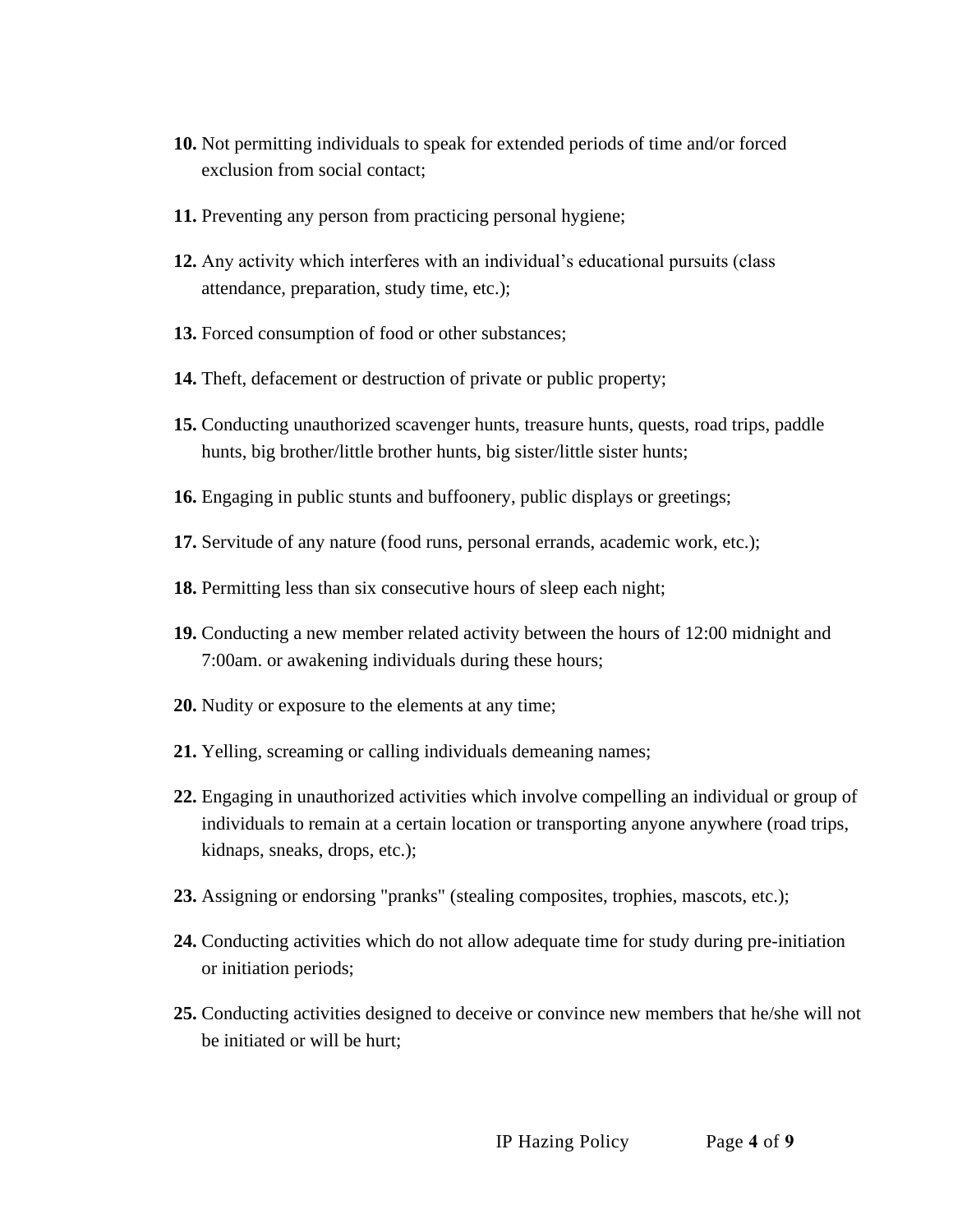- **26.** Carrying of any items (paddles, bricks, rocks, pocket change, dog collars, signature books, etc.); and/or
- **27.** Forcing, requiring or endorsing new members/associate members to violate any college policy or rule or any local, state or federal law.

### **Notifications**

In all cases of alleged violations of this Policy, alumni and national/international headquarters of the organization may be notified.

### **Consent Not a Defense**

Consent to hazing is never a defense to a violation of this Policy.

## **Disciplinary Action**

### **STUDENTS AND/OR STUDENT ORGANIZATIONS**

Violations of this Policy may result in the filing of a charge of misconduct under the Student Code of Ethics as described in the Student Handbook. Any member of the College community may file charges against any student organization or club, its student officers and student members who may be found collectively and/or individually responsible for misconduct when such misconduct is authorized, encouraged, directed, tolerated, supported by or committed on behalf of the organization or club.

Any student organization found to be in violation of this Policy is subject to disciplinary action including suspension or permanent loss of recognition as a student organization as set forth in the Student Code of Ethics as published in the Student Handbook.

Sanctions up to, and including, suspension or dismissal from the College may be imposed upon students found to have violated the Student Code of Ethics. The Student Code of Ethics may be found in its entirety in the Student Handbook.

#### **EMPLOYEES**

Employees involved in alleged acts of hazing and/or who knew of or should have known of these activities may also face disciplinary action up to and including termination.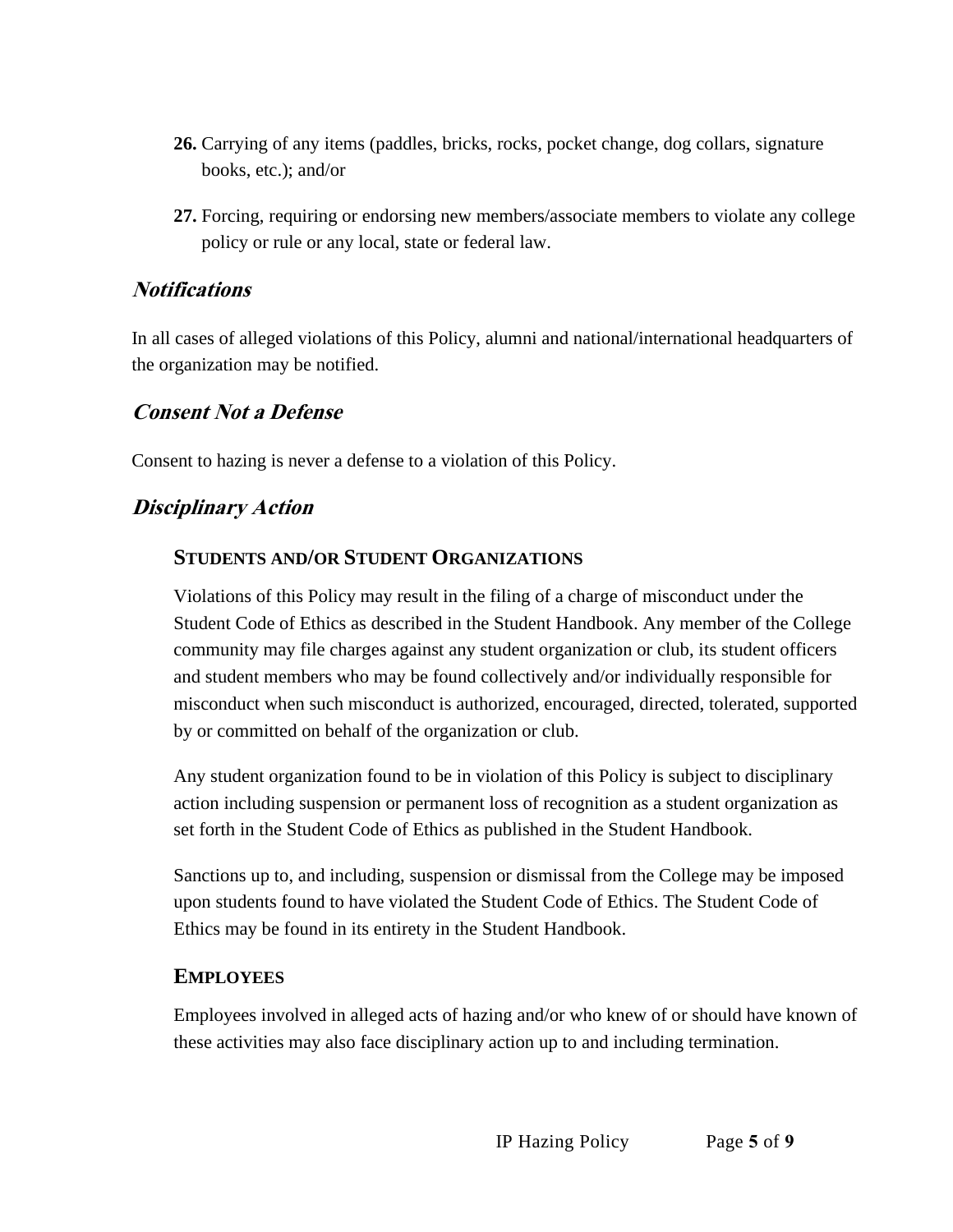## **STANDARD INSTITUTIONAL POLICY PROVISIONS**

Institutional policies are supplemented by provisions that are applicable to all institutional policies. It is the responsibility of all employees and students to know and comply with these standards.

> [Standard Provisions Applicable to All Institutional Policies](http://www.palmer.edu/uploadedFiles/Pages/Students/Resources_and_Offices/Handbook_and_Policies/_pdf/Standard-Provisions-Applicable-to-All-Institutional-Policies.pdf)

# Additional Information

## **ASSOCIATED POLICIES, PROCESSES AND/OR PROCEDURES**

This Policy is supplemented below. It is the responsibility of all employees and students to know and comply with policies and procedures as supplemented.

## **POLICIES**

[Campus Violence](https://www.palmer.edu/getmedia/d3bff7a9-b903-4d9c-943b-dfbaab151476/ip-campus-violence.pdf)

## **PROCESSES AND/OR PROCEDURES**

- > [Annual Security and Fire Safety Report](https://www.palmer.edu/getmedia/1fc436ff-16a4-4560-b24d-03488bdae8ce/annual-security-and-fire-safety-report.pdf)
- > [Student Code of Ethics](http://www.palmer.edu/uploadedfiles/pages/marketing/publications/official_college_documents/student_handbook.pdf)

## **FORMS/INSTRUCTIONS**

Completion of this Form is required for all student clubs and organizations that require an initiation process for membership.

> [Hazing Acknowledgement Form](https://livepalmer.sharepoint.com/:b:/r/sites/StudentClubs/Shared%20Documents/Hazing-Acknowledgment-Form(s).pdf?csf=1&web=1&e=Nta0VK)

## **OTHER RELATED INFORMATION**

- $>$  [Hazing Law \(CA\)](http://www.shouselaw.com/hazing.html)
- > [Hazing Law \(FL\)](http://www.leg.state.fl.us/Statutes/index.cfm?App_mode=Display_Statute&Search_String=&URL=1000-1099/1006/Sections/1006.135.html)
- > [Hazing Law \(IA\)](https://www.stopbullying.gov/laws/iowa/index.html)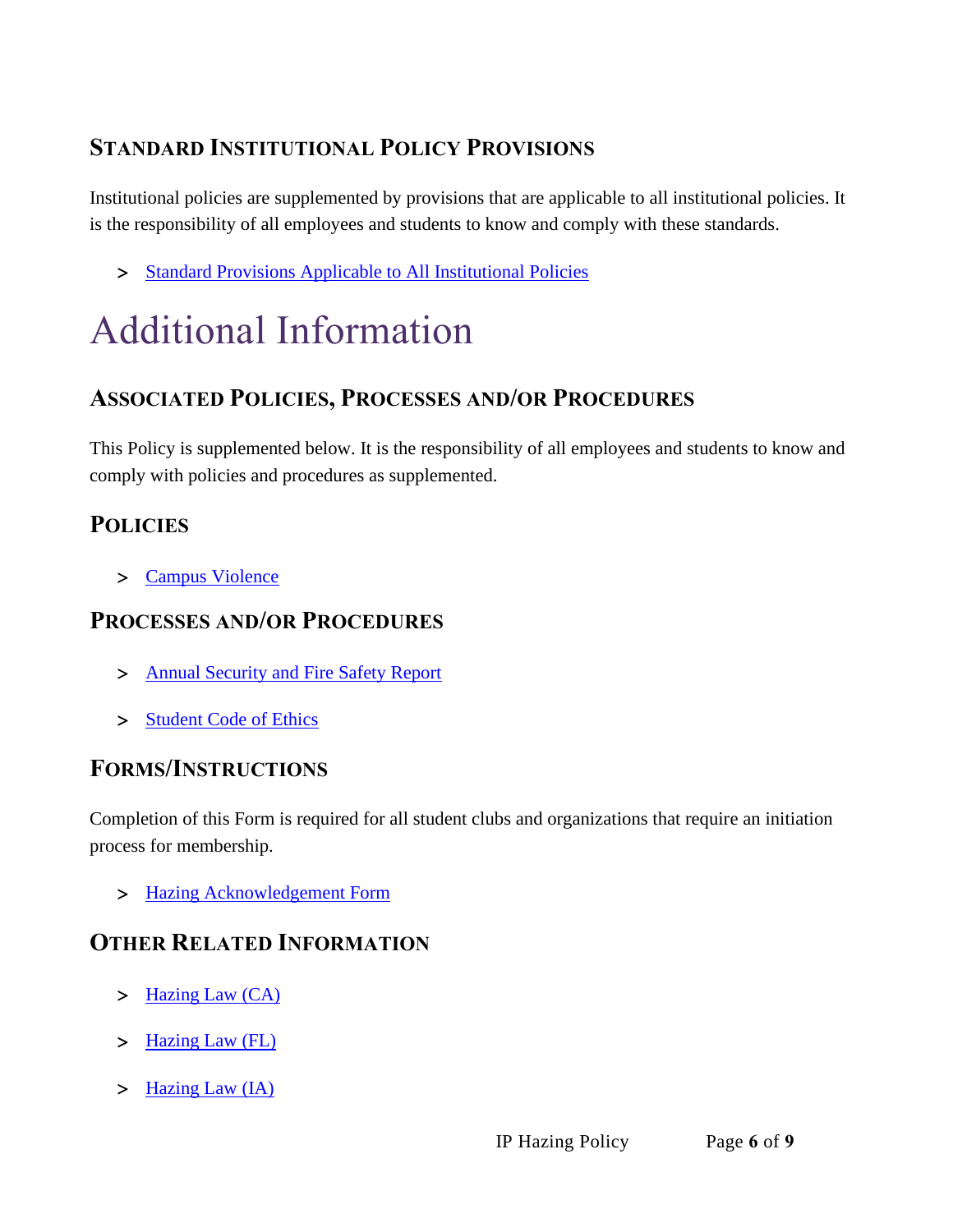## **CONTACTS**

- Earlye Julien, PHR, M.S.Ed, CQIA Senior Director for Compliance 1000 Brady Street Davenport, IA 52803 (563) 884-5476 [earlye.julien@palmer.edu](mailto:julien@palmer.edu)
- Lori Larsen, B.A. Compliance Specialist Office of Compliance 1000 Brady Street Davenport, IA 52803 (563) 884-5246 or (800) 722-2586 [lori.larsen@palmer.edu](mailto:lori.larsen@palmer.edu)

### **Security**

[Campus Security](http://www.palmer.edu/students/resources-offices/security/)

## **MAIN CAMPUS, DAVENPORT, IA.**

- > Office phone: (563) 884-5555
- > Brian Sharkey Senior Director of Safety and Security 1000 Brady Street Davenport, IA 52803-5214 (563) 884-5147 [brian.sharkey@palmer.edu](mailto:brian.sharkey@palmer.edu)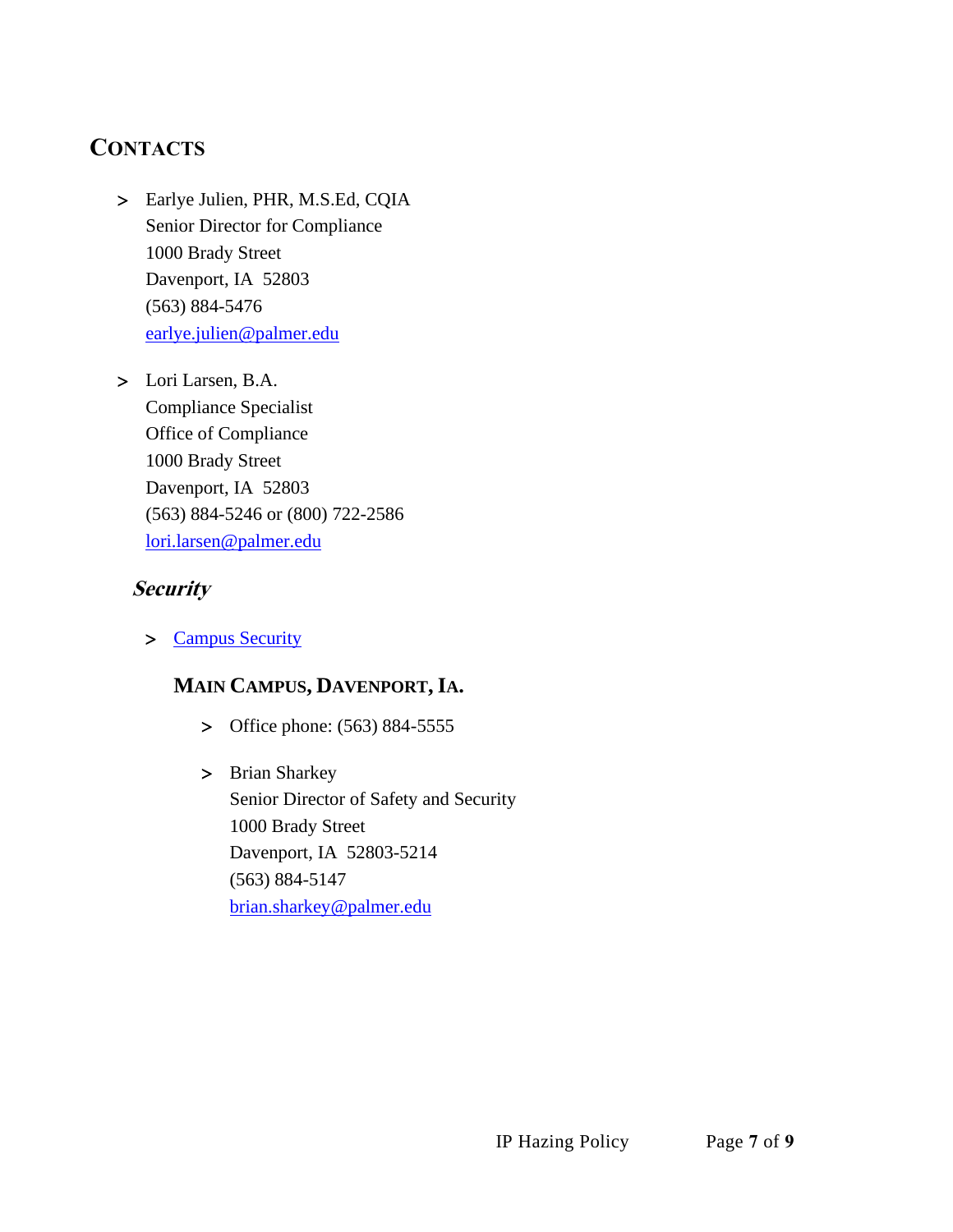### **FLORIDA CAMPUS, PORT ORANGE, FLA.**

- United American Security: (386) 763-2777
- > Donaldson Taylor Manager of Safety and Security 4777 City Center Pkwy Port Orange, FL 32129 386-763-2608 [donaldson.taylor@palmer.e](mailto:brian.sharkey@palmer.edu)du

### **WEST CAMPUS, SAN JOSE, CALIF.**

- Allied Universal on-site security: (408) 472-8441
- Allied Universal 24-hour security: (800) 400-1110
- > Brian Sharkey Senior Director of Safety and Security 1000 Brady Street Davenport, IA 52803-5214 (563) 884-5147 [brian.sharkey@palmer.edu](mailto:brian.sharkey@palmer.edu)

## **HISTORY**

IP Hazing Policy Page **8** of **9**